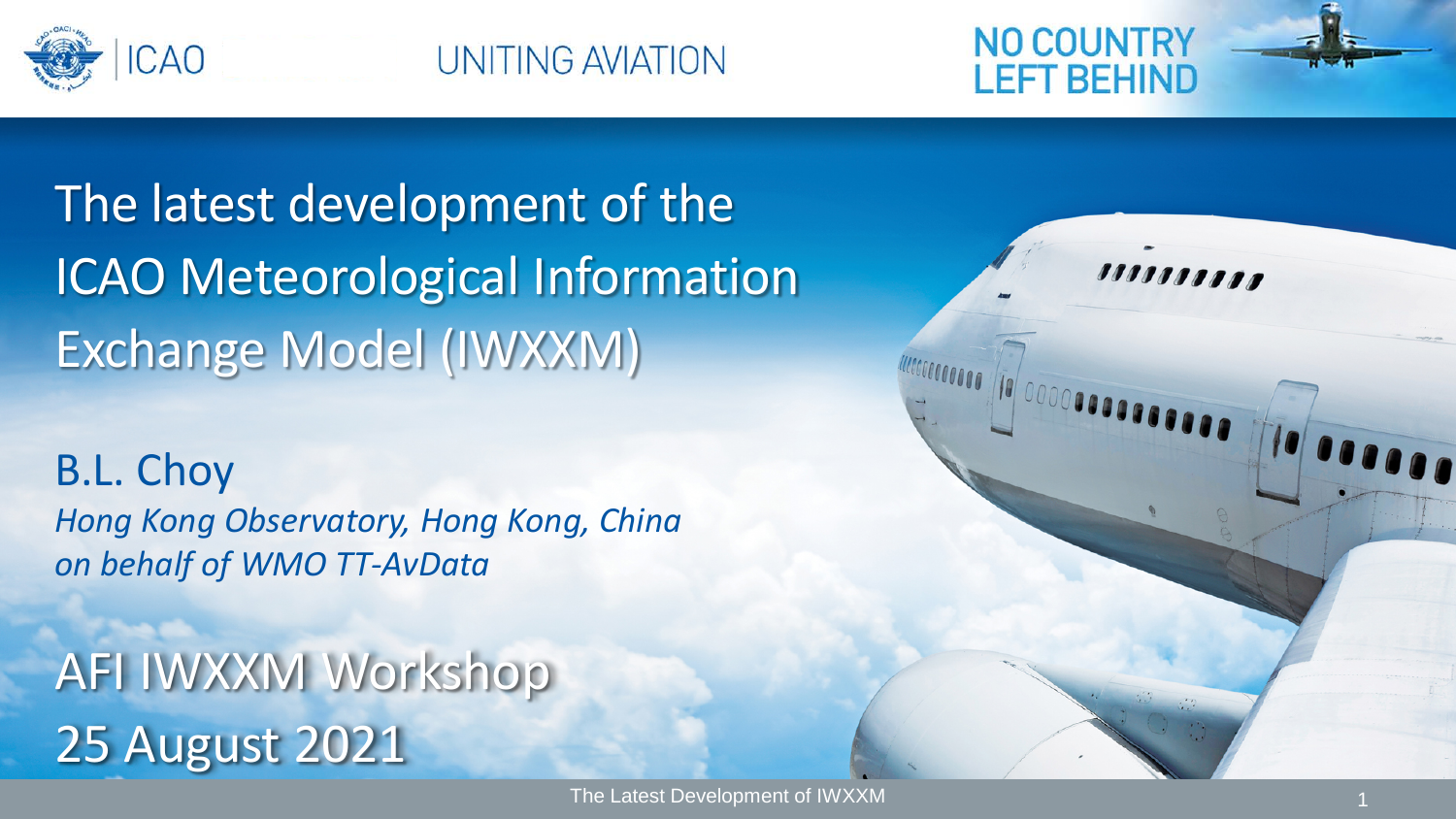



# What has changed since the last AFI IWXXM workshop in Sep 2020



- A new version of IWXXM meeting new requirements of Amendments 79 and 80 to ICAO Annex 3 has been prepared and is now being considered for approval by WMO
- A new IWXXM versioning scheme has been adopted
- ICAO METP/5 held in Jun 2021 discussed future direction of IWXXM development
- TT-AvData has taken forward new IWXXM development concept and workflow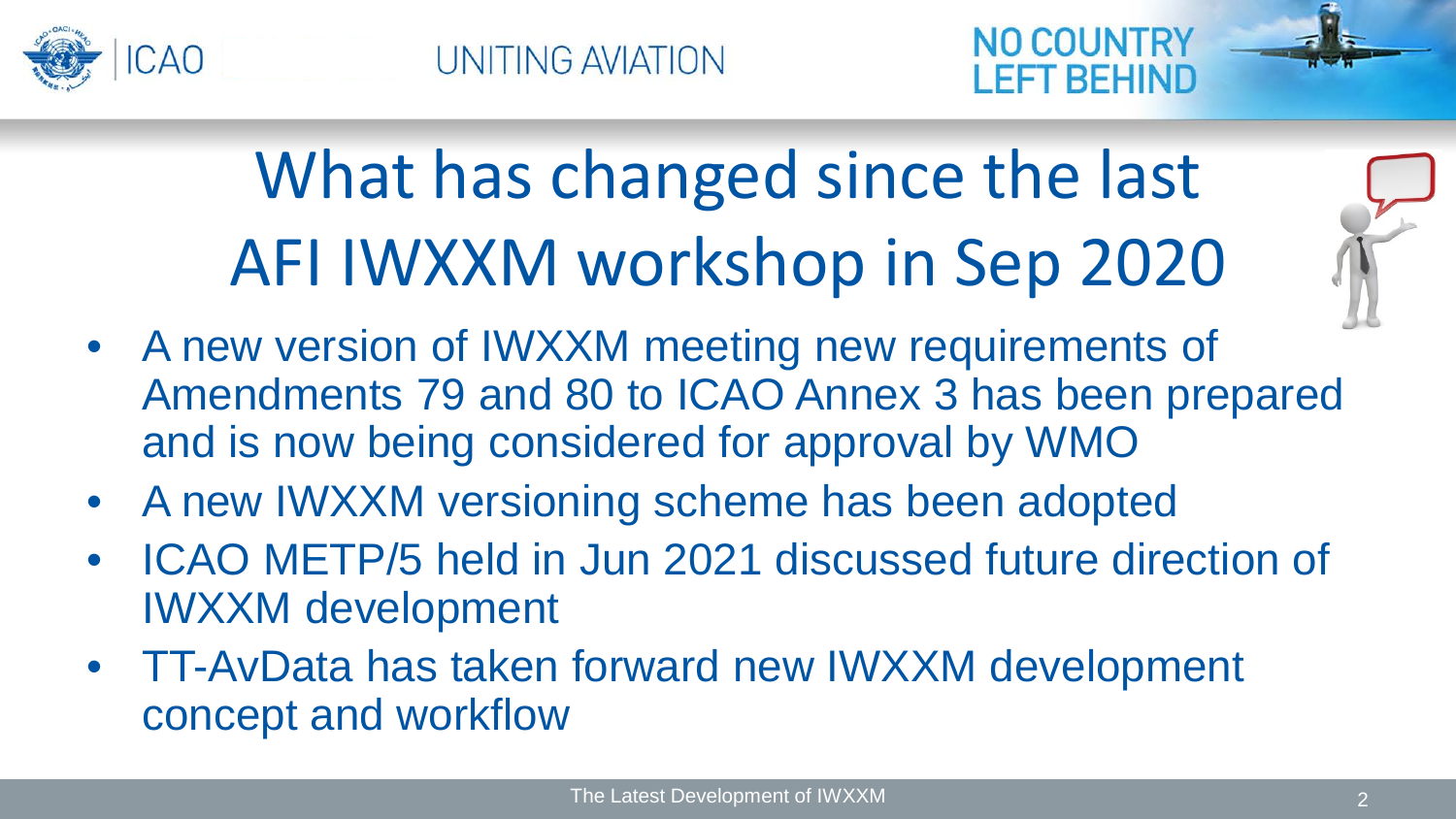



## What is IWXXM? (A Recap)

- A data format for reporting aviation weather information in machine readable XML/GML form
- Covers 7 TAC products (and 1 BUFR product in upcoming version in Nov 2021): METAR/SPECI, TAF, AIRMET, SIGMET, Tropical Cyclone Advisory, Volcanic
	- Ash Advisory, Space Weather Advisory, WAFC SIGWX Forecast
- Original TAC/BUFR contents are enriched in their IWXXM counterparts with metadata (e.g. projection) and extension
- XML Schema and Schematron enforces report integrity and reporting requirements in ICAO Annex 3

\* Please refer to the IWXXM presentation in AFI IWXXM Workshop 2020 for details of the above concepts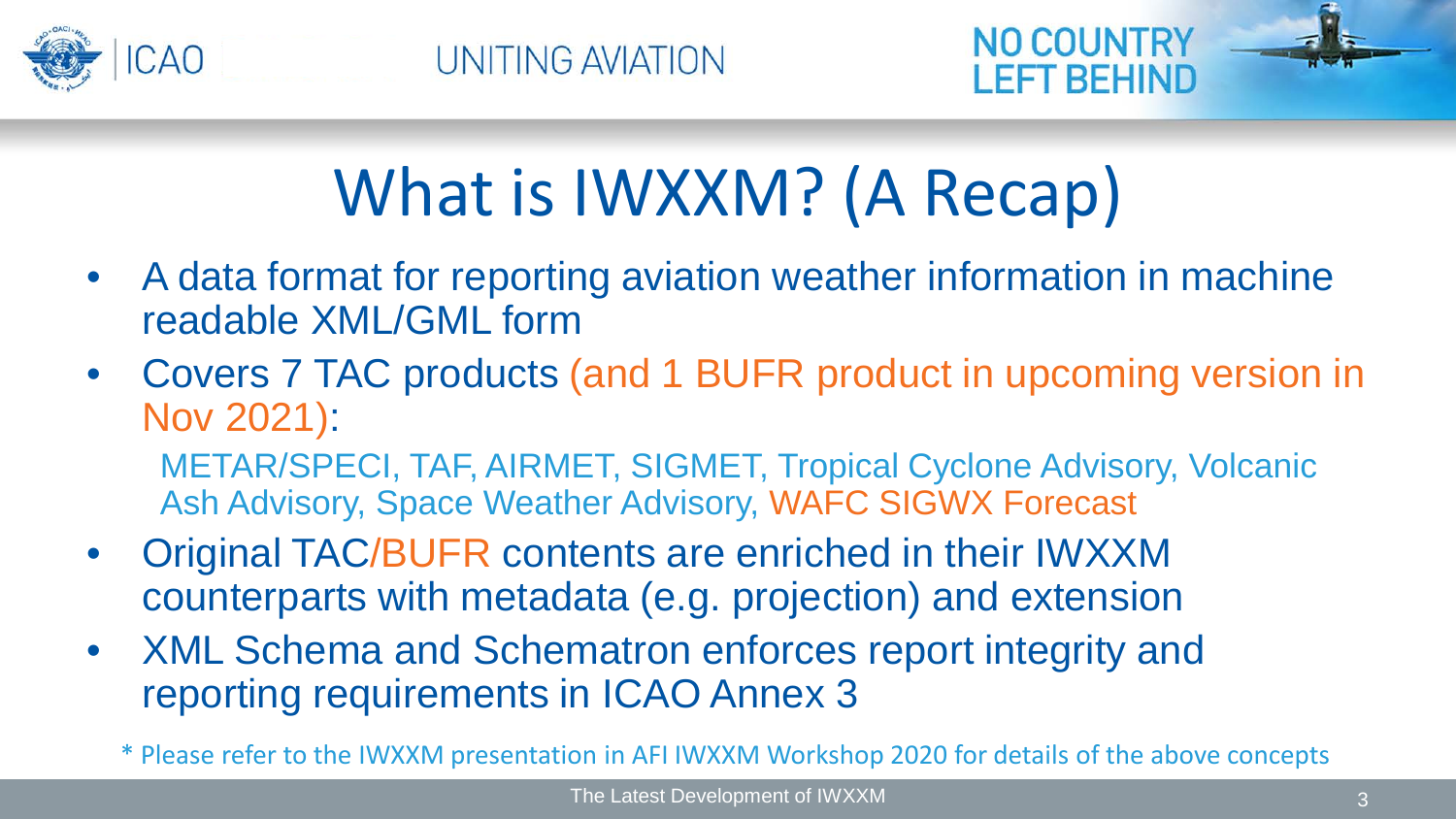



**NO COUNTRY** 

#### More on upcoming version

- Targeted applicable date: 15 Nov 2021
- Highlights of changes:
	- Bug fixes and documentation changes
	- Changes in representation to align with changes in the TAC template of their counterparts
	- Introduction of the WAFS Significant Weather Forecast (actual provision will commence in 2023)
- For details please see the release note at http://schemas.wmo.int/iwxxm/2021-2RC2/ReleaseNotes-IWXXM.txt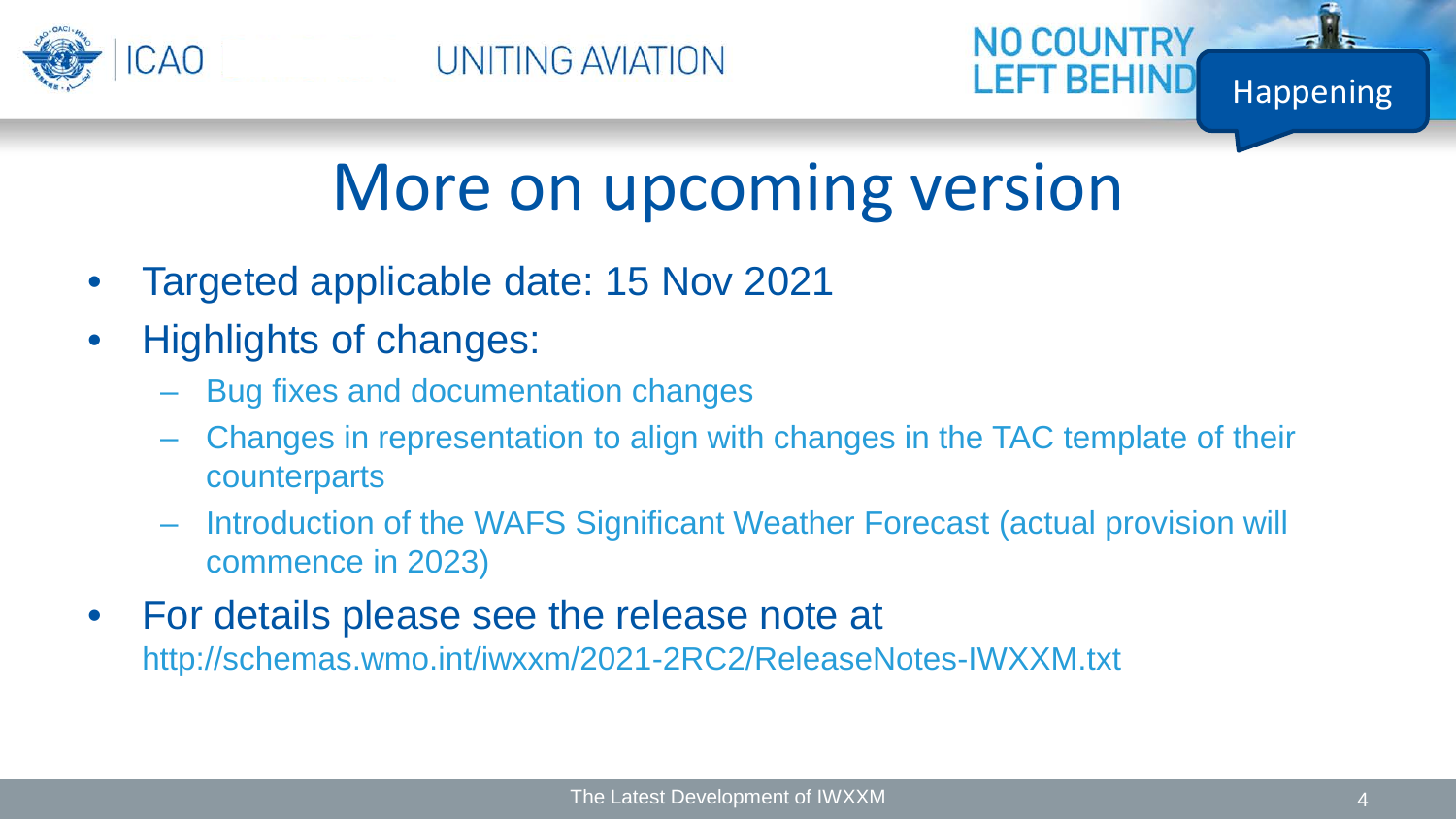



- New versioning scheme: IWXXM Version 2021-2
- The intention is to delink the version number of IWXXM and its packages (e.g. METAR/SPECI, TAF, etc.)

| <b>ICAO Annex 3</b>                | <b>IWXXM</b> | METAR/<br><b>SPECI</b> | <b>TAF</b> | <b>SIGMET</b> | <b>AIRMET</b> | <b>TCA</b> | <b>VAA</b> | <b>SWA</b> | <b>WAFS</b><br>SIGWX F/C | <b>VONA</b> | <b>QVA</b> |
|------------------------------------|--------------|------------------------|------------|---------------|---------------|------------|------------|------------|--------------------------|-------------|------------|
| Amendment 76                       | 1.1          | 1.1                    | 1.1        | 1.1           | N/A           | N/A        | N/A        | N/A        | N/A                      | N/A         | N/A        |
| Amendment 77                       | 2.1          | 2.1                    | 2.1        | 2.1           | 2.1           | 2.1        | 2.1        | N/A        | N/A                      | N/A         | N/A        |
| <b>Amendment 78</b>                | 3.0          | 3.0                    | 3.0        | 3.0           | 3.0           | 3.0        | 3.0        | 3.0        | N/A                      | N/A         | N/A        |
| Amendment 79/80                    | 2021-2       | 3.1                    | 3.0        | 4.0           | 3.1           | 3.1        | 3.1        | 3.0        | 1.0                      | N/A         | N/A        |
| <b>Amendment 81</b><br>(Predicted) | 2023-2       | 3.1                    | 3.0        | 4.0           | 3.1           | 3.1        | 4.0        | 4.0        | 1.0                      | 1.0         | 1.0        |

Happening

NO COUNTRY

LEFT BEHIND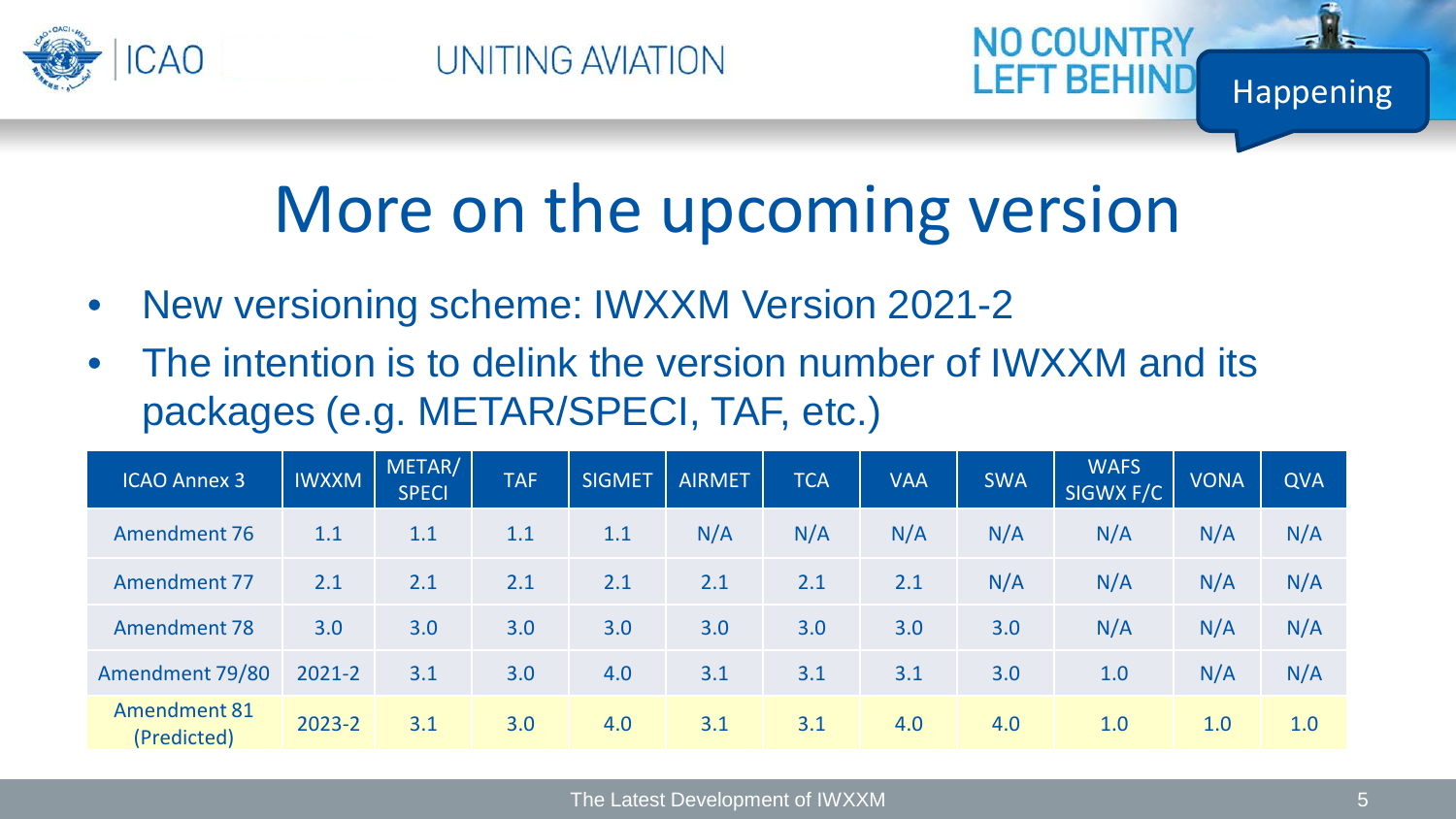

# METP/5 outcomes in relation to IWXXM

- Proposed Amendment 81 to ICAO Annex 3 (Nov 2023)
	- Introduction of TAC and IWXXM forms of VONA (Volcano Observatory Notice to Aviation)
	- Consequential change to VAA with the introduction of VONA
	- Introduction of QVA (Quantitative Volcanic Ash) forecast which is solely on IWXXM
	- Refine the representation of SWA
- Create the capacity, to enable States that wish to do so, to provide additional information in IWXXM form:
	- METAR/SPECI: Remove the constraint to the number of runways when reporting RVR
	- METAR/SPECI: Allow the inclusion of tenths of a degree in temperature and dew point temperature
	- All related reports: Clarify the limitation to the number of coordinates in a polygon applies to TAC only

Near term

**NO COUNTRY** 

**LEFT BEHIND**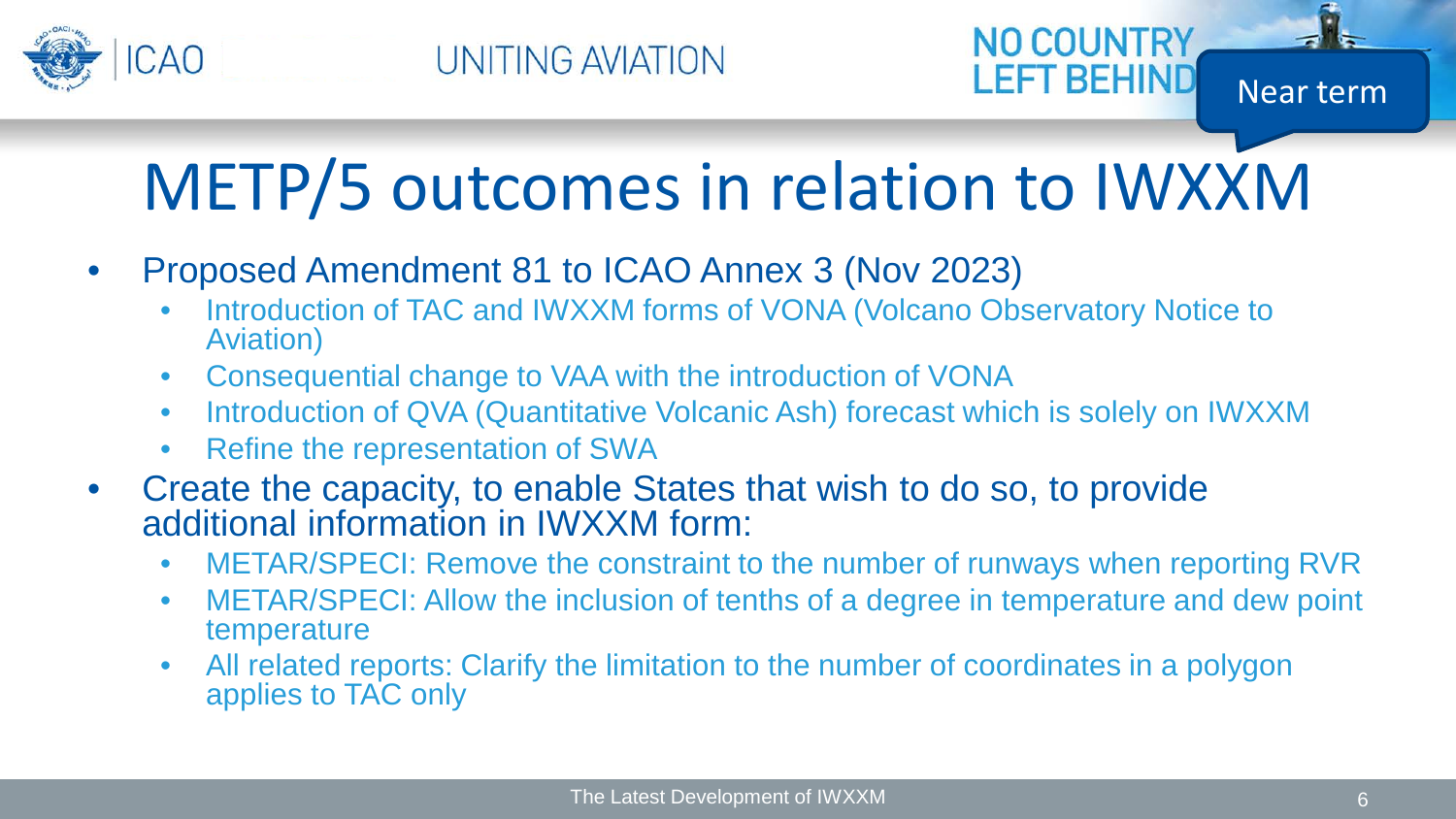

## METP/5 outcomes in relation to IWXXM

- The need for a global repository for IWXXM Schema Extensions to provide adequate information to aeronautical users
- Development of the Aerodrome Observation in IWXXM that would incorporate the existing information requirements contained in METAR/SPECI, LOCAL ROUTINE/LOCAL SPECIAL reports and any new requirements from stakeholders and at the same time carry none of the TAC constraints
- Instigate an active collaboration between identified stakeholders with the aim of developing a community designed solution for nonmandatory guidance for visualisation of some digital meteorological information

Longer term

**NO COUNTR'** 

EFT BEHIN.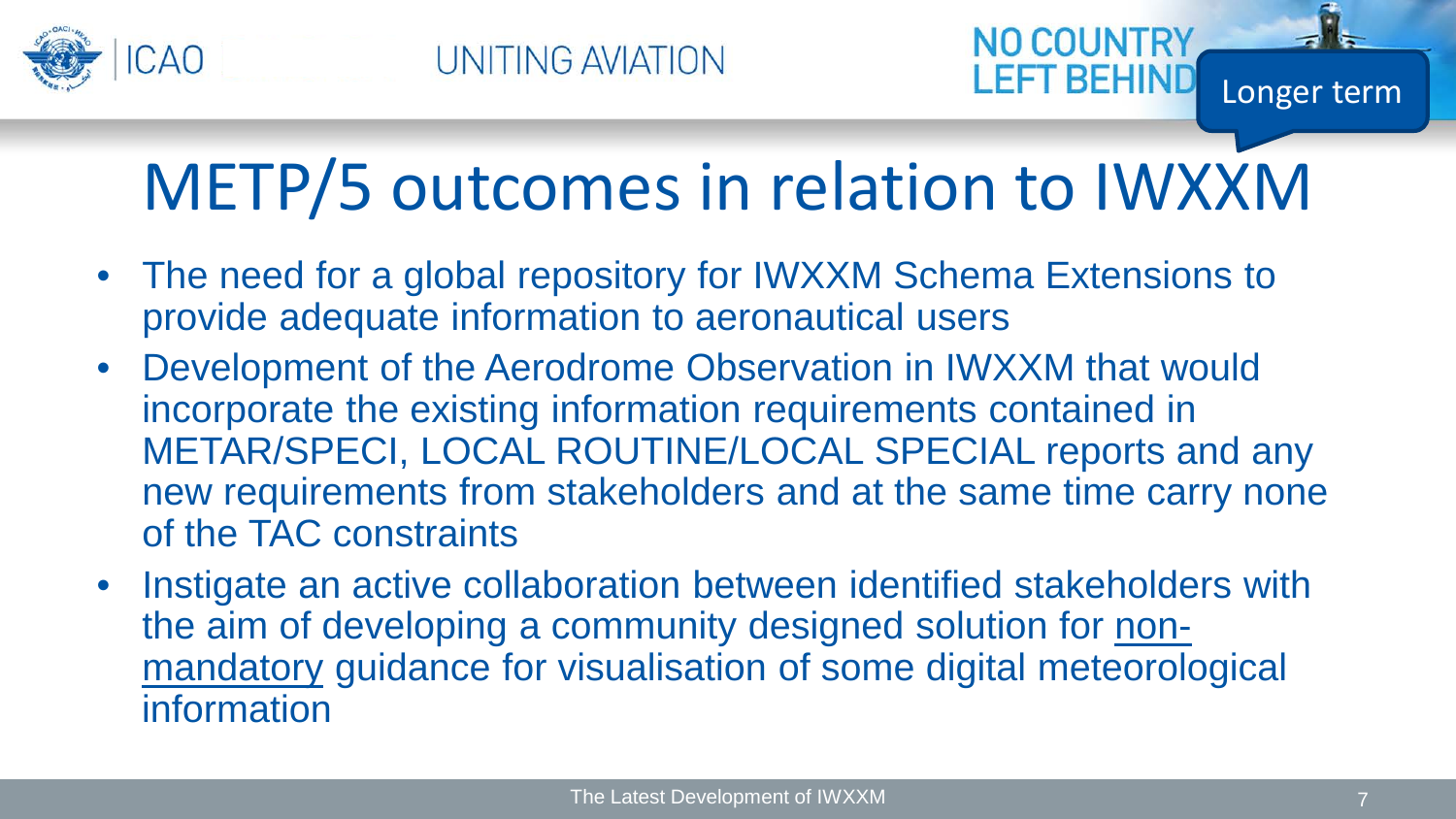



#### New IWXXM development concept and workflow

• A new approach was taken for the development of IWXXM: Weather Object (WxObject) can take advantage of the SWIM environment for more effective exchange of meteorological information

| WxObject #1       | WxObject #2   | WxObject #3       | WxObject #4            |
|-------------------|---------------|-------------------|------------------------|
| Surface<br>Wind   | Visibility    | <b>RVR</b>        | Present<br>Weather     |
| WxObject #5       | WxObject #6   | WxObject #7       | WxObject #8            |
| Cloud             | Air Temp      | Dew-point<br>Temp | Pressure               |
| WxObject #9       | WxObject #10  | WxObject #11      | WxObject #12           |
| Recent<br>Weather | Wind<br>Shear | Sea State         | Runway<br><b>State</b> |



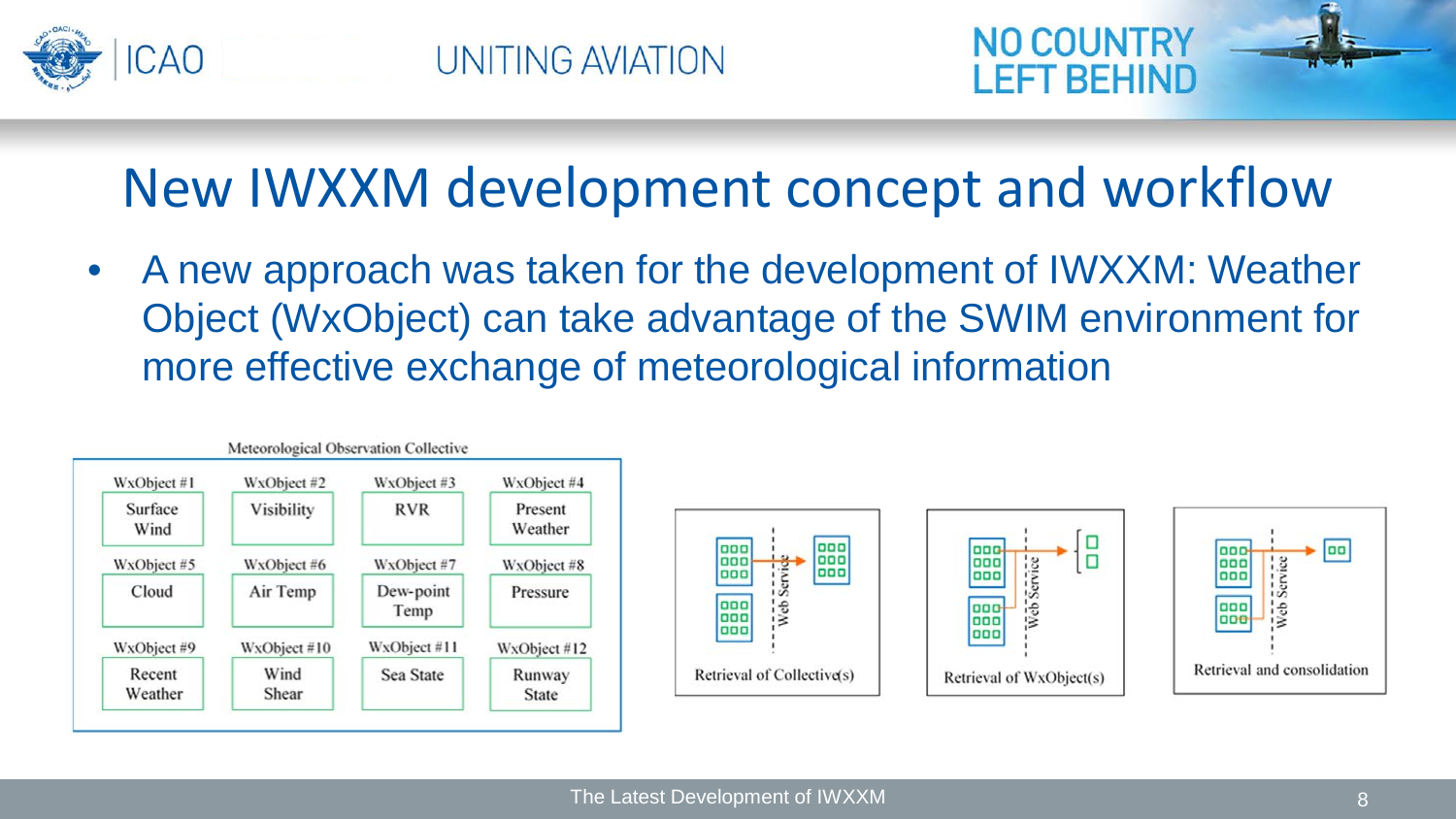



#### New IWXXM development concept and workflow

- TT-AvData realized that the existing development workflow (i.e. IWXXM development work will only commence after the approval of an amendment to Annex 3) will make IWXXM significantly lag behind its associated Annex 3 amendment.
- This is increasingly undesirable when IWXXM is becoming more important in information exchange
- Starting from Amendment 81 TT-AvData will initiate development work as soon as METP endorse the proposed changes for ANC's consideration. Hopefully the consultation and approval processes of IWXXM could be in sync with those for corresponding Annex 3 amendment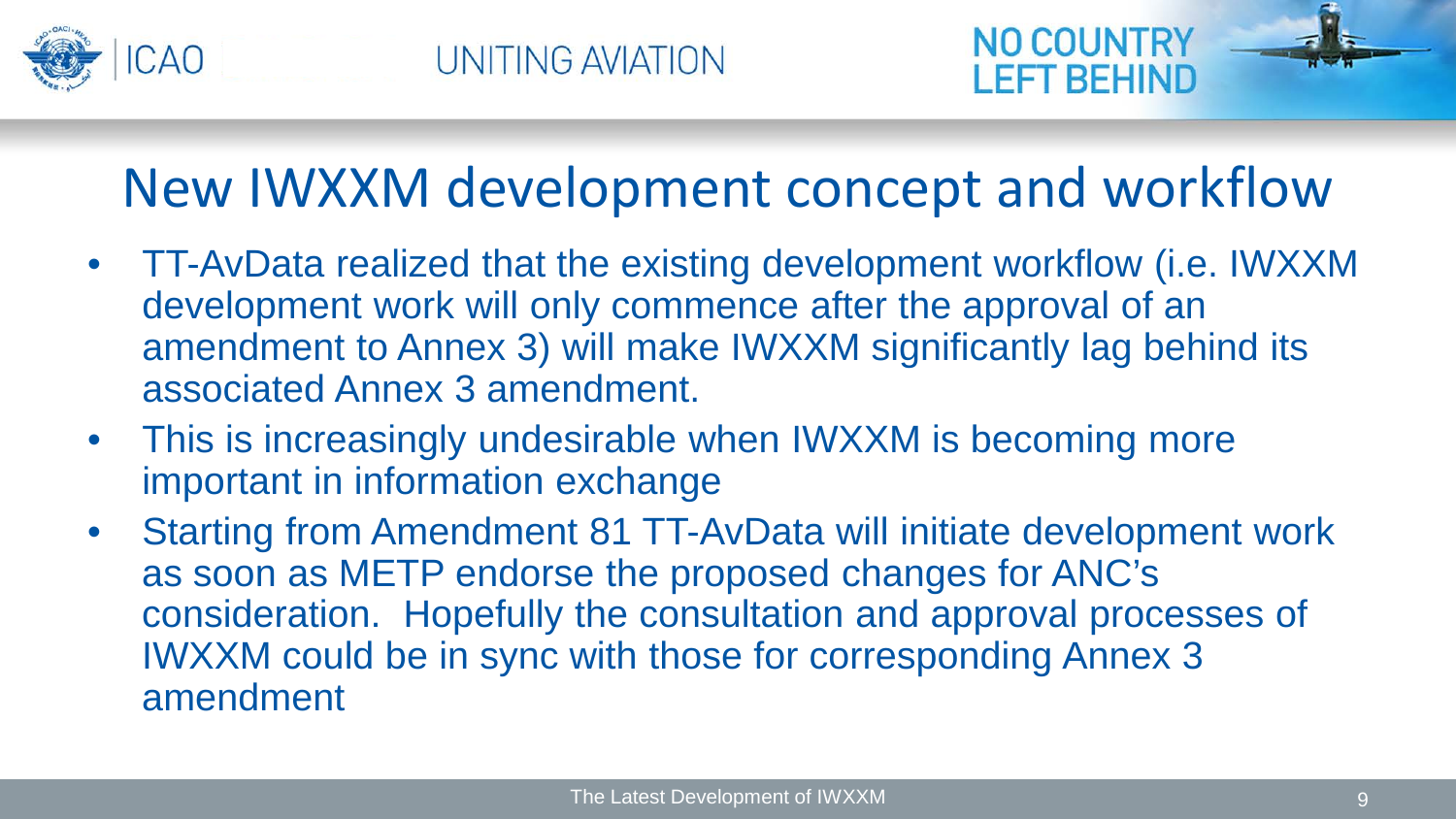



**Takeaway** 

- IWXXM is here and evolving
- IWXXM carries more information than its TAC/BUFR counterparts and the gap is getting larger (e.g. number of RVR reports in METAR/SPECI)
- "IWXXM only" information is emerging (e.g. QVA)
- New initiatives (like Aerodrome Observation in IWXXM) are being developed to meet multiple requirements, satisfy different use cases and get rid of the constraints in TAC. They may supersede a number of TAC products especially under the SWIM environment